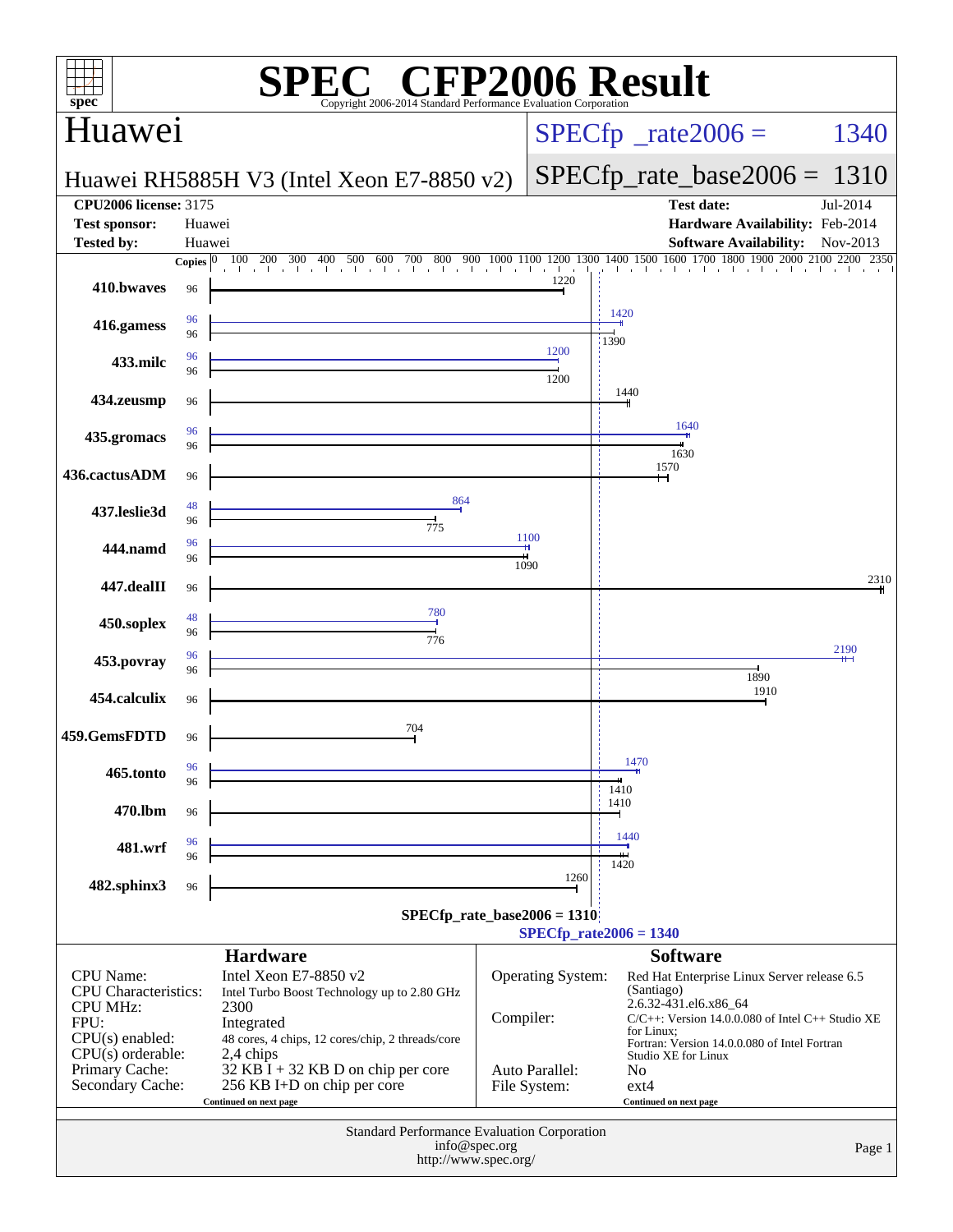

### Huawei

### $SPECTp_rate2006 = 1340$

Huawei RH5885H V3 (Intel Xeon E7-8850 v2) [SPECfp\\_rate\\_base2006 =](http://www.spec.org/auto/cpu2006/Docs/result-fields.html#SPECfpratebase2006) 1310

| <b>CPU2006 license: 3175</b>                                               |                                                                                                                                              |                                                                                    | <b>Test date:</b>                                                | $Jul-2014$ |
|----------------------------------------------------------------------------|----------------------------------------------------------------------------------------------------------------------------------------------|------------------------------------------------------------------------------------|------------------------------------------------------------------|------------|
| <b>Test sponsor:</b>                                                       | Huawei                                                                                                                                       |                                                                                    | Hardware Availability: Feb-2014                                  |            |
| <b>Tested by:</b>                                                          | Huawei                                                                                                                                       |                                                                                    | <b>Software Availability:</b>                                    | Nov-2013   |
| L3 Cache:<br>Other Cache:<br>Memory:<br>Disk Subsystem:<br>Other Hardware: | 24 MB I+D on chip per chip<br>None<br>512 GB (32 x 16 GB 2Rx4 PC3L-10600R-9, ECC,<br>running at 1333 MHz)<br>2 x 600 GB SAS, 10K RPM<br>None | <b>System State:</b><br><b>Base Pointers:</b><br>Peak Pointers:<br>Other Software: | Run level 3 (multi-user)<br>$32/64$ -bit<br>$32/64$ -bit<br>None |            |

### **[Results Table](http://www.spec.org/auto/cpu2006/Docs/result-fields.html#ResultsTable)**

|                  | <b>Base</b>   |                |              |                |       | <b>Peak</b>    |              |               |                 |              |                |              |                |              |
|------------------|---------------|----------------|--------------|----------------|-------|----------------|--------------|---------------|-----------------|--------------|----------------|--------------|----------------|--------------|
| <b>Benchmark</b> | <b>Copies</b> | <b>Seconds</b> | Ratio        | <b>Seconds</b> | Ratio | <b>Seconds</b> | <b>Ratio</b> | <b>Copies</b> | <b>Seconds</b>  | <b>Ratio</b> | <b>Seconds</b> | <b>Ratio</b> | <b>Seconds</b> | <b>Ratio</b> |
| $410$ .bwayes    | 96            | 1074           | 1210         | 1072           | 1220  | 1072           | 1220         | 96            | 1074            | 1210         | 1072           | 1220         | 1072           | 1220         |
| $416$ .gamess    | 96            | 1353           | 1390         | 1354           | 1390  | 1351           | 1390         | 96            | 1327            | 1420         | 1330           | 1410         | 1326           | 1420         |
| $433$ .milc      | 96            | 736            | 1200         | 736            | 1200  | 736            | 1200         | 96            | 736             | 1200         | 736            | 1200         | 736            | 1200         |
| $434$ . zeusmp   | 96            | 609            | 1440         | 606            | 1440  | 609            | 1440         | 96            | 609             | 1440         | 606            | 1440         | 609            | 1440         |
| 435.gromacs      | 96            | 421            | 1630         | 422            | 1630  | 424            | 1620         | 96            | 417             | 1640         | 415            | 1650         | 418            | 1640         |
| 436.cactusADM    | 96            | 729            | 1570         | 744            | 1540  | 728            | 1580         | 96            | 729             | 1570         | 744            | 1540         | 728            | 1580         |
| 437.leslie3d     | 96            | 1165           | 775          | 1165           | 775   | 1166           | 774          | 48            | 525             | 860          | 522            | 864          | 522            | 864          |
| 444.namd         | 96            | 705            | 1090         | 714            | 1080  | 707            | 1090         | 96            | 700             | 1100         | 710            | 1080         | 703            | <b>1100</b>  |
| 447.dealII       | 96            | 474            | 2320         | 476            | 2310  | 476            | 2310         | 96            | 474             | 2320         | 476            | 2310         | 476            | 2310         |
| $450$ .soplex    | 96            | 1031           | 776          | 1030           | 777   | 1032           | 776          | 48            | 513             | 780          | 511            | 783          | 514            | 779          |
| $453$ . povray   | 96            | 271            | 1880         | 271            | 1890  | 271            | 1890         | 96            | 231             | 2210         | 233            | 2190         | 235            | 2180         |
| 454.calculix     | 96            | 414            | 1910         | 414            | 1910  | 415            | 1910         | 96            | 414             | 1910         | 414            | 1910         | 415            | 1910         |
| 459.GemsFDTD     | 96            | 1448           | 704          | 1448           | 703   | 1445           | 705          | 96            | 1448            | 704          | 1448           | 703          | 1445           | 705          |
| $465$ .tonto     | 96            | 667            | 1420         | 672            | 1410  | 669            | 1410         | 96            | 640             | 1480         | 644            | 1470         | 644            | 1470         |
| 470.1bm          | 96            | 936            | 1410         | 936            | 1410  | 936            | 1410         | 96            | 936             | 1410         | 936            | 1410         | 936            | 1410         |
| 481.wrf          | 96            | 760            | 1410         | 755            | 1420  | 746            | 1440         | 96            | 745             | 1440         | 746            | 1440         | 747            | 1430         |
| 482.sphinx3      | 96            | 1484           | 1260         | 1484           | 1260  | 1482           | 1260         | 96            | 1484            | 1260         | 1484           | 1260         | 1482           | 1260         |
| $\mathbf{r}$     |               |                | $\mathbf{1}$ | 1.1.1          |       |                | $T = 1.1$    | 1.11          | $\cdot$ $\cdot$ |              |                |              |                |              |

Results appear in the [order in which they were run.](http://www.spec.org/auto/cpu2006/Docs/result-fields.html#RunOrder) Bold underlined text [indicates a median measurement.](http://www.spec.org/auto/cpu2006/Docs/result-fields.html#Median)

### **[Submit Notes](http://www.spec.org/auto/cpu2006/Docs/result-fields.html#SubmitNotes)**

 The numactl mechanism was used to bind copies to processors. The config file option 'submit' was used to generate numactl commands to bind each copy to a specific processor. For details, please see the config file.

### **[Operating System Notes](http://www.spec.org/auto/cpu2006/Docs/result-fields.html#OperatingSystemNotes)**

Stack size set to unlimited using "ulimit -s unlimited"

Standard Performance Evaluation Corporation [info@spec.org](mailto:info@spec.org) <http://www.spec.org/>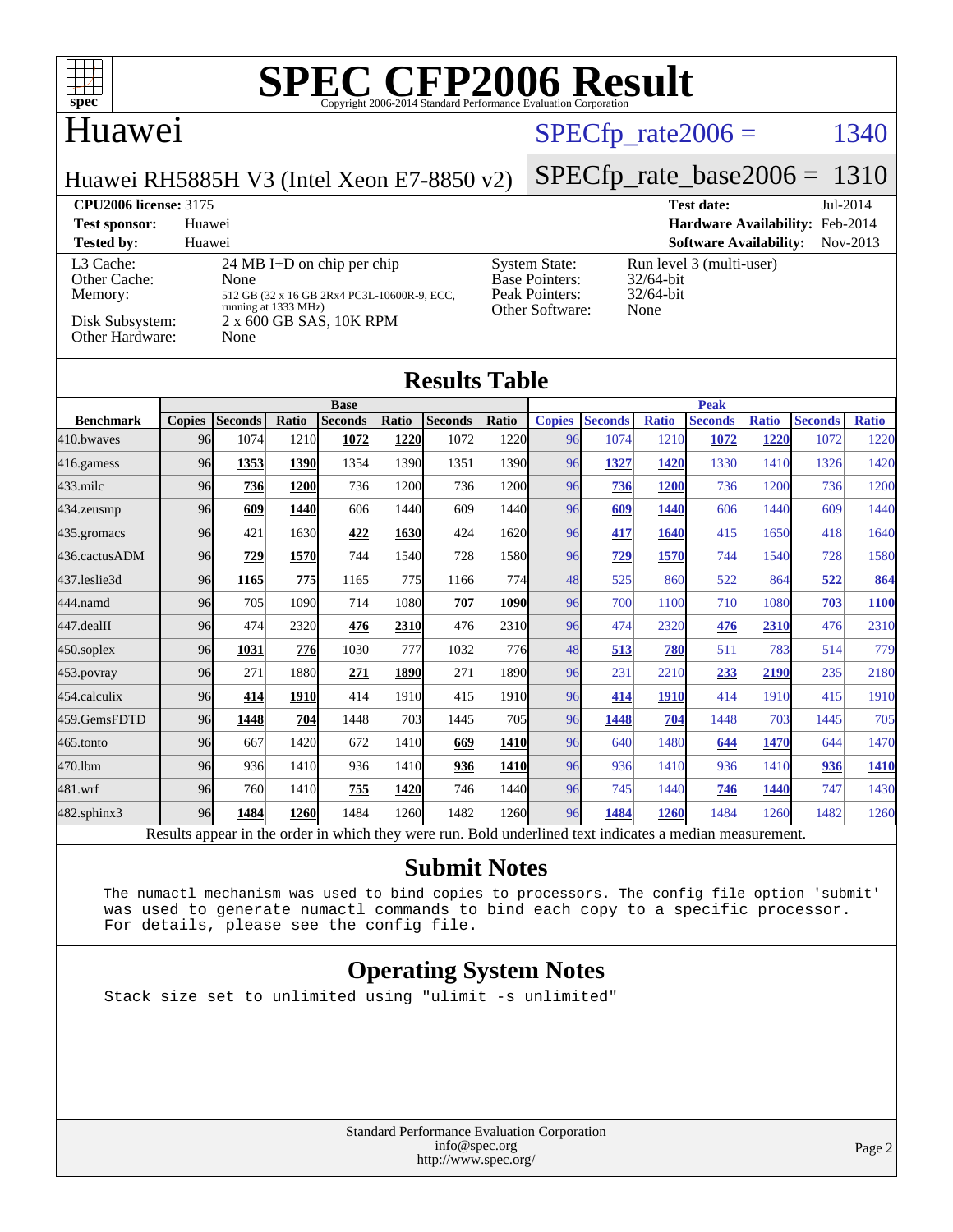

### Huawei

 $SPECTp\_rate2006 = 1340$ 

Huawei RH5885H V3 (Intel Xeon E7-8850 v2)

**[Test sponsor:](http://www.spec.org/auto/cpu2006/Docs/result-fields.html#Testsponsor)** Huawei **[Hardware Availability:](http://www.spec.org/auto/cpu2006/Docs/result-fields.html#HardwareAvailability)** Feb-2014 **[Tested by:](http://www.spec.org/auto/cpu2006/Docs/result-fields.html#Testedby)** Huawei **[Software Availability:](http://www.spec.org/auto/cpu2006/Docs/result-fields.html#SoftwareAvailability)** Nov-2013

[SPECfp\\_rate\\_base2006 =](http://www.spec.org/auto/cpu2006/Docs/result-fields.html#SPECfpratebase2006) 1310 **[CPU2006 license:](http://www.spec.org/auto/cpu2006/Docs/result-fields.html#CPU2006license)** 3175 **[Test date:](http://www.spec.org/auto/cpu2006/Docs/result-fields.html#Testdate)** Jul-2014

#### **[Platform Notes](http://www.spec.org/auto/cpu2006/Docs/result-fields.html#PlatformNotes)**

Standard Performance Evaluation Corporation BIOS configuration: Set Power Efficiency Mode to Performance Set Lock\_step to disabled Baseboard Management Controller used to adjust the fan speed to 100% Sysinfo program /spec/config/sysinfo.rev6818 \$Rev: 6818 \$ \$Date:: 2012-07-17 #\$ e86d102572650a6e4d596a3cee98f191 running on RH5885HV3 Thu Jul 24 20:21:30 2014 This section contains SUT (System Under Test) info as seen by some common utilities. To remove or add to this section, see: <http://www.spec.org/cpu2006/Docs/config.html#sysinfo> From /proc/cpuinfo model name : Intel(R) Xeon(R) CPU E7-8850 v2 @ 2.30GHz 4 "physical id"s (chips) 96 "processors" cores, siblings (Caution: counting these is hw and system dependent. The following excerpts from /proc/cpuinfo might not be reliable. Use with caution.) cpu cores : 12 siblings : 24 physical 0: cores 0 1 2 3 4 5 8 9 10 11 12 13 physical 1: cores 0 1 2 3 4 5 8 9 10 11 12 13 physical 2: cores 0 1 2 3 4 5 8 9 10 11 12 13 physical 3: cores 0 1 2 3 4 5 8 9 10 11 12 13 cache size : 24576 KB From /proc/meminfo<br>MemTotal: 529101296 kB HugePages\_Total: 0 Hugepagesize: 2048 kB /usr/bin/lsb\_release -d Red Hat Enterprise Linux Server release 6.5 (Santiago) From /etc/\*release\* /etc/\*version\* redhat-release: Red Hat Enterprise Linux Server release 6.5 (Santiago) system-release: Red Hat Enterprise Linux Server release 6.5 (Santiago) system-release-cpe: cpe:/o:redhat:enterprise\_linux:6server:ga:server uname -a: Linux RH5885HV3 2.6.32-431.el6.x86\_64 #1 SMP Sun Nov 10 22:19:54 EST 2013 x86\_64 x86\_64 x86\_64 GNU/Linux run-level 3 Jul 24 06:06 SPEC is set to: /spec<br>Filesystem Type Type Size Used Avail Use% Mounted on<br>ext4 433G 94G 318G 23% /spec /dev/sda2 ext4 433G 94G 318G 23% /spec Additional information from dmidecode: BIOS American Megatrends Inc. BLISV038 04/24/2014 Continued on next page

[info@spec.org](mailto:info@spec.org) <http://www.spec.org/>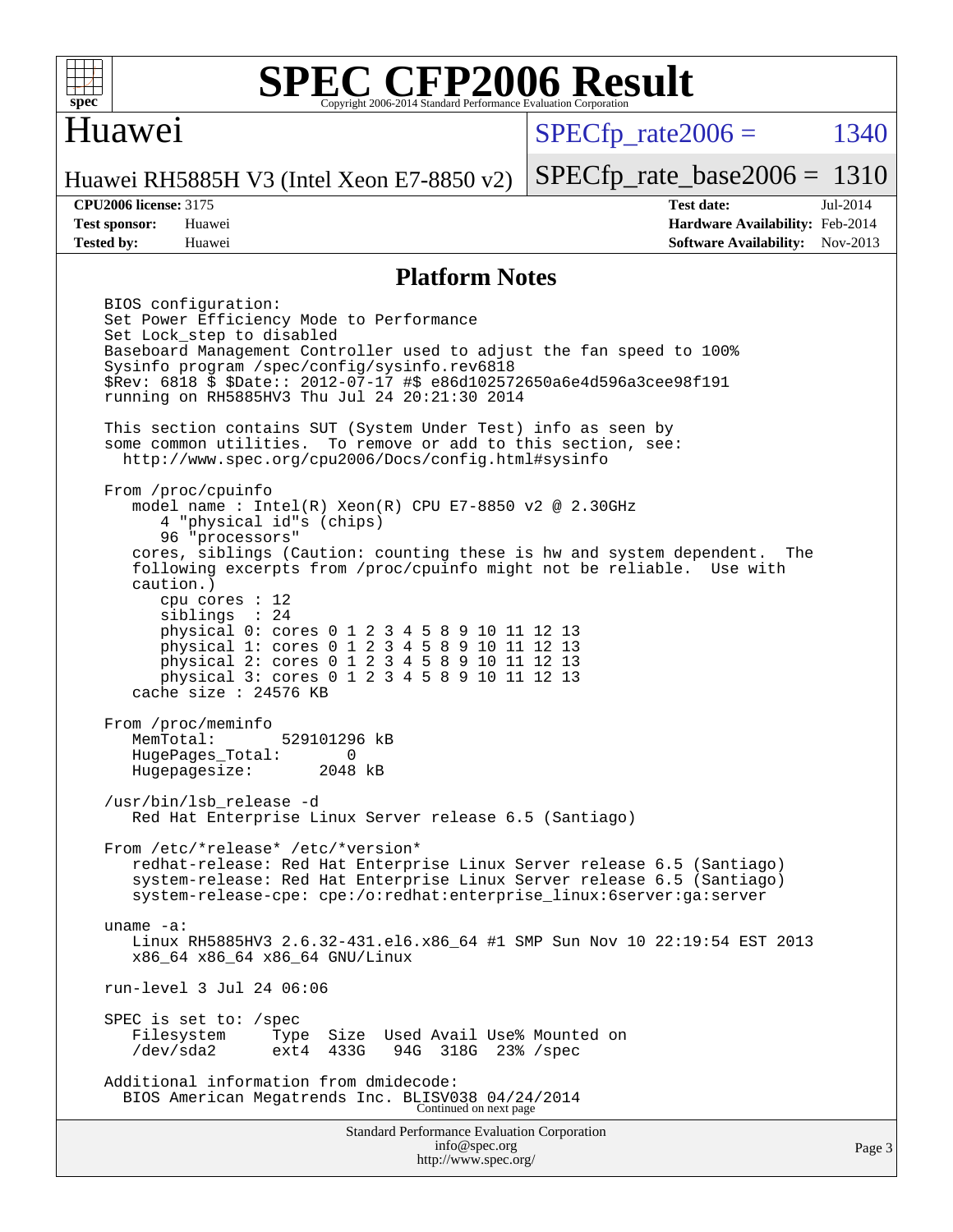

### Huawei

 $SPECTp\_rate2006 = 1340$ 

Huawei RH5885H V3 (Intel Xeon E7-8850 v2)

**[Test sponsor:](http://www.spec.org/auto/cpu2006/Docs/result-fields.html#Testsponsor)** Huawei **[Hardware Availability:](http://www.spec.org/auto/cpu2006/Docs/result-fields.html#HardwareAvailability)** Feb-2014 **[Tested by:](http://www.spec.org/auto/cpu2006/Docs/result-fields.html#Testedby)** Huawei **[Software Availability:](http://www.spec.org/auto/cpu2006/Docs/result-fields.html#SoftwareAvailability)** Nov-2013

[SPECfp\\_rate\\_base2006 =](http://www.spec.org/auto/cpu2006/Docs/result-fields.html#SPECfpratebase2006) 1310 **[CPU2006 license:](http://www.spec.org/auto/cpu2006/Docs/result-fields.html#CPU2006license)** 3175 **[Test date:](http://www.spec.org/auto/cpu2006/Docs/result-fields.html#Testdate)** Jul-2014

**[Platform Notes \(Continued\)](http://www.spec.org/auto/cpu2006/Docs/result-fields.html#PlatformNotes)**

Memory:<br>32x 16 GB 64x NO DIMM NO DIMM 32x Samsung M393B2G70BH0-YH9 16 GB 1333 MHz 2 rank

(End of data from sysinfo program)

 Regarding the sysinfo display about the memory installed, the correct amount of memory is 512 GB and the dmidecode description should have one line reading as: 32x Samsung M393B2G70BH0-YH9 16 GB 1333 MHz 2 rank

#### **[General Notes](http://www.spec.org/auto/cpu2006/Docs/result-fields.html#GeneralNotes)**

Environment variables set by runspec before the start of the run: LD\_LIBRARY\_PATH = "/spec/libs/32:/spec/libs/64:/spec/sh"

 Binaries compiled on a system with 1x Core i7-860 CPU + 8GB memory using RedHat EL 6.4 Transparent Huge Pages enabled with: echo always > /sys/kernel/mm/redhat\_transparent\_hugepage/enabled Filesystem page cache cleared with: echo 1> /proc/sys/vm/drop\_caches runspec command invoked through numactl i.e.: numactl --interleave=all runspec <etc>

### **[Base Compiler Invocation](http://www.spec.org/auto/cpu2006/Docs/result-fields.html#BaseCompilerInvocation)**

[C benchmarks](http://www.spec.org/auto/cpu2006/Docs/result-fields.html#Cbenchmarks):  $\frac{1}{2}$ cc  $-\text{m64}$ 

[C++ benchmarks:](http://www.spec.org/auto/cpu2006/Docs/result-fields.html#CXXbenchmarks) [icpc -m64](http://www.spec.org/cpu2006/results/res2014q3/cpu2006-20140727-30624.flags.html#user_CXXbase_intel_icpc_64bit_bedb90c1146cab66620883ef4f41a67e)

[Fortran benchmarks](http://www.spec.org/auto/cpu2006/Docs/result-fields.html#Fortranbenchmarks): [ifort -m64](http://www.spec.org/cpu2006/results/res2014q3/cpu2006-20140727-30624.flags.html#user_FCbase_intel_ifort_64bit_ee9d0fb25645d0210d97eb0527dcc06e)

[Benchmarks using both Fortran and C](http://www.spec.org/auto/cpu2006/Docs/result-fields.html#BenchmarksusingbothFortranandC): [icc -m64](http://www.spec.org/cpu2006/results/res2014q3/cpu2006-20140727-30624.flags.html#user_CC_FCbase_intel_icc_64bit_0b7121f5ab7cfabee23d88897260401c) [ifort -m64](http://www.spec.org/cpu2006/results/res2014q3/cpu2006-20140727-30624.flags.html#user_CC_FCbase_intel_ifort_64bit_ee9d0fb25645d0210d97eb0527dcc06e)

### **[Base Portability Flags](http://www.spec.org/auto/cpu2006/Docs/result-fields.html#BasePortabilityFlags)**

 410.bwaves: [-DSPEC\\_CPU\\_LP64](http://www.spec.org/cpu2006/results/res2014q3/cpu2006-20140727-30624.flags.html#suite_basePORTABILITY410_bwaves_DSPEC_CPU_LP64) 416.gamess: [-DSPEC\\_CPU\\_LP64](http://www.spec.org/cpu2006/results/res2014q3/cpu2006-20140727-30624.flags.html#suite_basePORTABILITY416_gamess_DSPEC_CPU_LP64) 433.milc: [-DSPEC\\_CPU\\_LP64](http://www.spec.org/cpu2006/results/res2014q3/cpu2006-20140727-30624.flags.html#suite_basePORTABILITY433_milc_DSPEC_CPU_LP64) 434.zeusmp: [-DSPEC\\_CPU\\_LP64](http://www.spec.org/cpu2006/results/res2014q3/cpu2006-20140727-30624.flags.html#suite_basePORTABILITY434_zeusmp_DSPEC_CPU_LP64) 435.gromacs: [-DSPEC\\_CPU\\_LP64](http://www.spec.org/cpu2006/results/res2014q3/cpu2006-20140727-30624.flags.html#suite_basePORTABILITY435_gromacs_DSPEC_CPU_LP64) [-nofor\\_main](http://www.spec.org/cpu2006/results/res2014q3/cpu2006-20140727-30624.flags.html#user_baseLDPORTABILITY435_gromacs_f-nofor_main) 436.cactusADM: [-DSPEC\\_CPU\\_LP64](http://www.spec.org/cpu2006/results/res2014q3/cpu2006-20140727-30624.flags.html#suite_basePORTABILITY436_cactusADM_DSPEC_CPU_LP64) [-nofor\\_main](http://www.spec.org/cpu2006/results/res2014q3/cpu2006-20140727-30624.flags.html#user_baseLDPORTABILITY436_cactusADM_f-nofor_main)

Continued on next page

Standard Performance Evaluation Corporation [info@spec.org](mailto:info@spec.org) <http://www.spec.org/>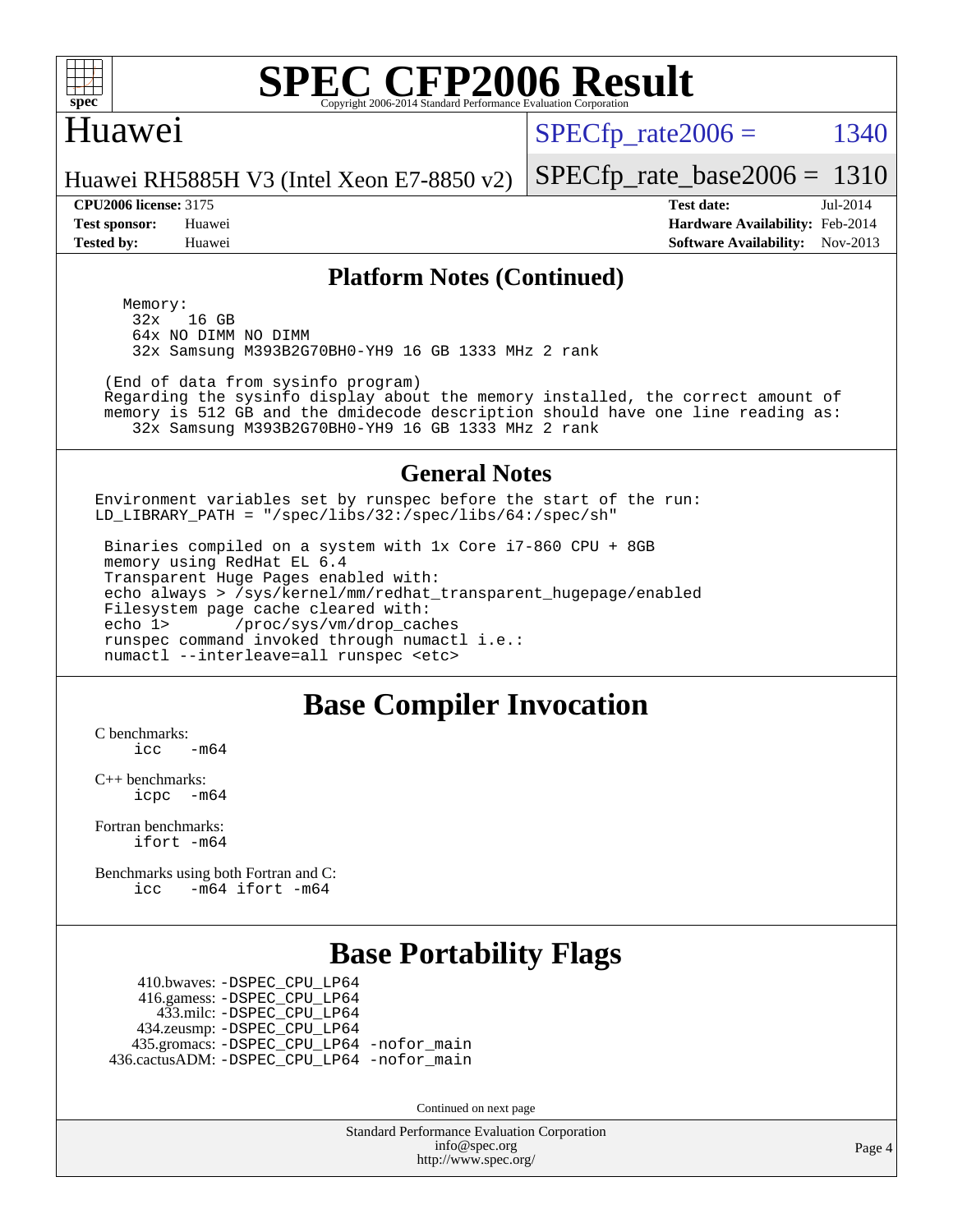

### Huawei

 $SPECTp\_rate2006 = 1340$ 

Huawei RH5885H V3 (Intel Xeon E7-8850 v2)

[SPECfp\\_rate\\_base2006 =](http://www.spec.org/auto/cpu2006/Docs/result-fields.html#SPECfpratebase2006) 1310

**[CPU2006 license:](http://www.spec.org/auto/cpu2006/Docs/result-fields.html#CPU2006license)** 3175 **[Test date:](http://www.spec.org/auto/cpu2006/Docs/result-fields.html#Testdate)** Jul-2014 **[Test sponsor:](http://www.spec.org/auto/cpu2006/Docs/result-fields.html#Testsponsor)** Huawei **[Hardware Availability:](http://www.spec.org/auto/cpu2006/Docs/result-fields.html#HardwareAvailability)** Feb-2014 **[Tested by:](http://www.spec.org/auto/cpu2006/Docs/result-fields.html#Testedby)** Huawei **[Software Availability:](http://www.spec.org/auto/cpu2006/Docs/result-fields.html#SoftwareAvailability)** Nov-2013

## **[Base Portability Flags \(Continued\)](http://www.spec.org/auto/cpu2006/Docs/result-fields.html#BasePortabilityFlags)**

 437.leslie3d: [-DSPEC\\_CPU\\_LP64](http://www.spec.org/cpu2006/results/res2014q3/cpu2006-20140727-30624.flags.html#suite_basePORTABILITY437_leslie3d_DSPEC_CPU_LP64) 444.namd: [-DSPEC\\_CPU\\_LP64](http://www.spec.org/cpu2006/results/res2014q3/cpu2006-20140727-30624.flags.html#suite_basePORTABILITY444_namd_DSPEC_CPU_LP64) 447.dealII: [-DSPEC\\_CPU\\_LP64](http://www.spec.org/cpu2006/results/res2014q3/cpu2006-20140727-30624.flags.html#suite_basePORTABILITY447_dealII_DSPEC_CPU_LP64) 450.soplex: [-DSPEC\\_CPU\\_LP64](http://www.spec.org/cpu2006/results/res2014q3/cpu2006-20140727-30624.flags.html#suite_basePORTABILITY450_soplex_DSPEC_CPU_LP64) 453.povray: [-DSPEC\\_CPU\\_LP64](http://www.spec.org/cpu2006/results/res2014q3/cpu2006-20140727-30624.flags.html#suite_basePORTABILITY453_povray_DSPEC_CPU_LP64) 454.calculix: [-DSPEC\\_CPU\\_LP64](http://www.spec.org/cpu2006/results/res2014q3/cpu2006-20140727-30624.flags.html#suite_basePORTABILITY454_calculix_DSPEC_CPU_LP64) [-nofor\\_main](http://www.spec.org/cpu2006/results/res2014q3/cpu2006-20140727-30624.flags.html#user_baseLDPORTABILITY454_calculix_f-nofor_main) 459.GemsFDTD: [-DSPEC\\_CPU\\_LP64](http://www.spec.org/cpu2006/results/res2014q3/cpu2006-20140727-30624.flags.html#suite_basePORTABILITY459_GemsFDTD_DSPEC_CPU_LP64) 465.tonto: [-DSPEC\\_CPU\\_LP64](http://www.spec.org/cpu2006/results/res2014q3/cpu2006-20140727-30624.flags.html#suite_basePORTABILITY465_tonto_DSPEC_CPU_LP64) 470.lbm: [-DSPEC\\_CPU\\_LP64](http://www.spec.org/cpu2006/results/res2014q3/cpu2006-20140727-30624.flags.html#suite_basePORTABILITY470_lbm_DSPEC_CPU_LP64) 482.sphinx3: [-DSPEC\\_CPU\\_LP64](http://www.spec.org/cpu2006/results/res2014q3/cpu2006-20140727-30624.flags.html#suite_basePORTABILITY482_sphinx3_DSPEC_CPU_LP64)

481.wrf: [-DSPEC\\_CPU\\_LP64](http://www.spec.org/cpu2006/results/res2014q3/cpu2006-20140727-30624.flags.html#suite_basePORTABILITY481_wrf_DSPEC_CPU_LP64) [-DSPEC\\_CPU\\_CASE\\_FLAG](http://www.spec.org/cpu2006/results/res2014q3/cpu2006-20140727-30624.flags.html#b481.wrf_baseCPORTABILITY_DSPEC_CPU_CASE_FLAG) [-DSPEC\\_CPU\\_LINUX](http://www.spec.org/cpu2006/results/res2014q3/cpu2006-20140727-30624.flags.html#b481.wrf_baseCPORTABILITY_DSPEC_CPU_LINUX)

### **[Base Optimization Flags](http://www.spec.org/auto/cpu2006/Docs/result-fields.html#BaseOptimizationFlags)**

[C benchmarks](http://www.spec.org/auto/cpu2006/Docs/result-fields.html#Cbenchmarks):

[-xAVX](http://www.spec.org/cpu2006/results/res2014q3/cpu2006-20140727-30624.flags.html#user_CCbase_f-xAVX) [-ipo](http://www.spec.org/cpu2006/results/res2014q3/cpu2006-20140727-30624.flags.html#user_CCbase_f-ipo) [-O3](http://www.spec.org/cpu2006/results/res2014q3/cpu2006-20140727-30624.flags.html#user_CCbase_f-O3) [-no-prec-div](http://www.spec.org/cpu2006/results/res2014q3/cpu2006-20140727-30624.flags.html#user_CCbase_f-no-prec-div) [-opt-prefetch](http://www.spec.org/cpu2006/results/res2014q3/cpu2006-20140727-30624.flags.html#user_CCbase_f-opt-prefetch) [-auto-p32](http://www.spec.org/cpu2006/results/res2014q3/cpu2006-20140727-30624.flags.html#user_CCbase_f-auto-p32) [-ansi-alias](http://www.spec.org/cpu2006/results/res2014q3/cpu2006-20140727-30624.flags.html#user_CCbase_f-ansi-alias) [-opt-mem-layout-trans=3](http://www.spec.org/cpu2006/results/res2014q3/cpu2006-20140727-30624.flags.html#user_CCbase_f-opt-mem-layout-trans_a7b82ad4bd7abf52556d4961a2ae94d5)

[C++ benchmarks:](http://www.spec.org/auto/cpu2006/Docs/result-fields.html#CXXbenchmarks)

```
-xAVX -ipo -O3 -no-prec-div -opt-prefetch -auto-p32 -ansi-alias
-opt-mem-layout-trans=3
```
[Fortran benchmarks](http://www.spec.org/auto/cpu2006/Docs/result-fields.html#Fortranbenchmarks):

[-xAVX](http://www.spec.org/cpu2006/results/res2014q3/cpu2006-20140727-30624.flags.html#user_FCbase_f-xAVX) [-ipo](http://www.spec.org/cpu2006/results/res2014q3/cpu2006-20140727-30624.flags.html#user_FCbase_f-ipo) [-O3](http://www.spec.org/cpu2006/results/res2014q3/cpu2006-20140727-30624.flags.html#user_FCbase_f-O3) [-no-prec-div](http://www.spec.org/cpu2006/results/res2014q3/cpu2006-20140727-30624.flags.html#user_FCbase_f-no-prec-div) [-opt-prefetch](http://www.spec.org/cpu2006/results/res2014q3/cpu2006-20140727-30624.flags.html#user_FCbase_f-opt-prefetch)

[Benchmarks using both Fortran and C](http://www.spec.org/auto/cpu2006/Docs/result-fields.html#BenchmarksusingbothFortranandC):

```
-xAVX -ipo -O3 -no-prec-div -opt-prefetch -auto-p32 -ansi-alias
-opt-mem-layout-trans=3
```
### **[Peak Compiler Invocation](http://www.spec.org/auto/cpu2006/Docs/result-fields.html#PeakCompilerInvocation)**

[C benchmarks](http://www.spec.org/auto/cpu2006/Docs/result-fields.html#Cbenchmarks):  $\text{icc}$  -m64

[C++ benchmarks \(except as noted below\):](http://www.spec.org/auto/cpu2006/Docs/result-fields.html#CXXbenchmarksexceptasnotedbelow) [icpc -m64](http://www.spec.org/cpu2006/results/res2014q3/cpu2006-20140727-30624.flags.html#user_CXXpeak_intel_icpc_64bit_bedb90c1146cab66620883ef4f41a67e)

450.soplex: [icpc -m32](http://www.spec.org/cpu2006/results/res2014q3/cpu2006-20140727-30624.flags.html#user_peakCXXLD450_soplex_intel_icpc_4e5a5ef1a53fd332b3c49e69c3330699)

[Fortran benchmarks](http://www.spec.org/auto/cpu2006/Docs/result-fields.html#Fortranbenchmarks): [ifort -m64](http://www.spec.org/cpu2006/results/res2014q3/cpu2006-20140727-30624.flags.html#user_FCpeak_intel_ifort_64bit_ee9d0fb25645d0210d97eb0527dcc06e)

```
Benchmarks using both Fortran and C: 
    icc -m64 ifort -m64
```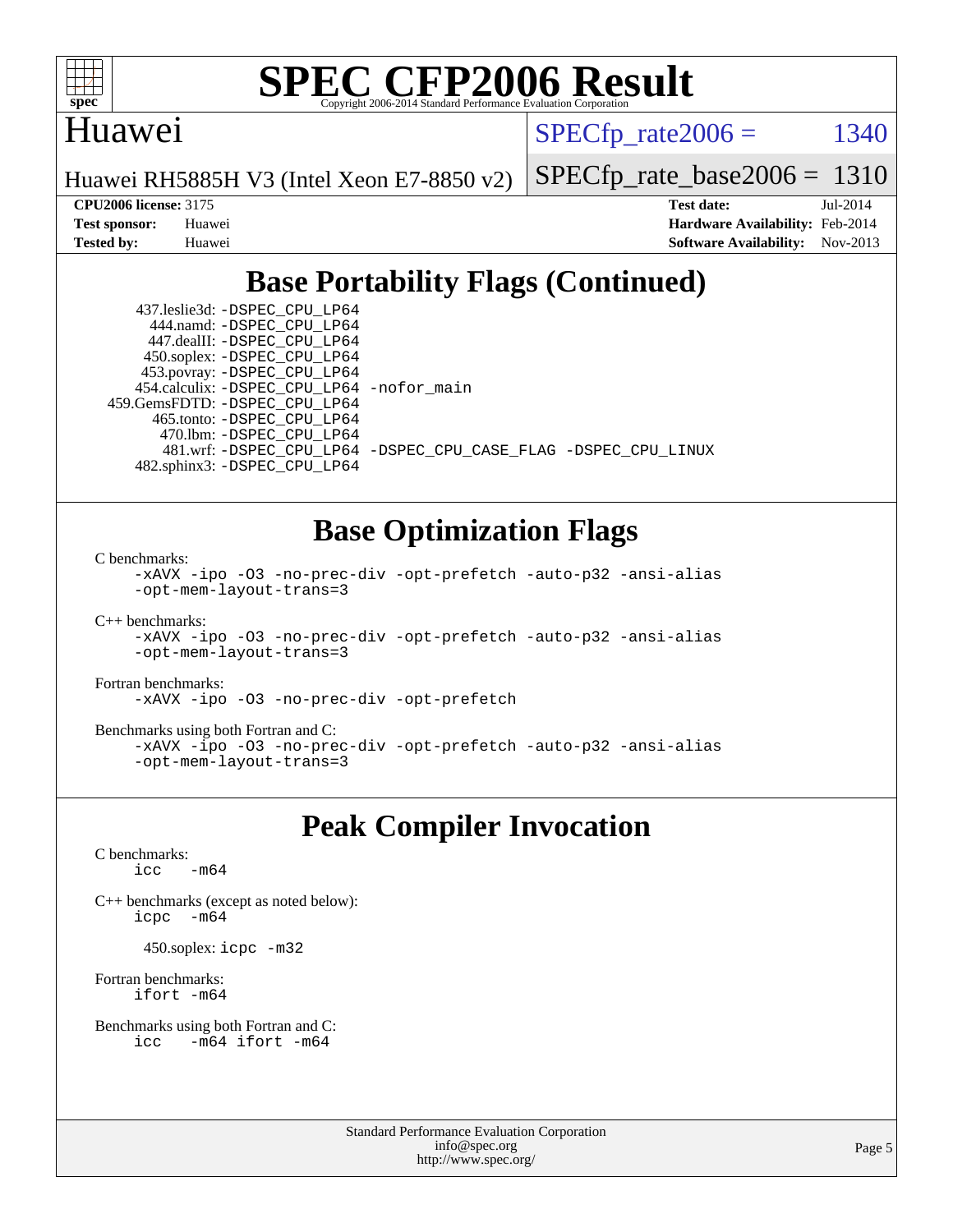

### Huawei

 $SPECTp\_rate2006 = 1340$ 

[-DSPEC\\_CPU\\_LINUX](http://www.spec.org/cpu2006/results/res2014q3/cpu2006-20140727-30624.flags.html#b481.wrf_peakCPORTABILITY_DSPEC_CPU_LINUX)

Huawei RH5885H V3 (Intel Xeon E7-8850 v2)

**[Tested by:](http://www.spec.org/auto/cpu2006/Docs/result-fields.html#Testedby)** Huawei **[Software Availability:](http://www.spec.org/auto/cpu2006/Docs/result-fields.html#SoftwareAvailability)** Nov-2013

[SPECfp\\_rate\\_base2006 =](http://www.spec.org/auto/cpu2006/Docs/result-fields.html#SPECfpratebase2006) 1310 **[CPU2006 license:](http://www.spec.org/auto/cpu2006/Docs/result-fields.html#CPU2006license)** 3175 **[Test date:](http://www.spec.org/auto/cpu2006/Docs/result-fields.html#Testdate)** Jul-2014 **[Test sponsor:](http://www.spec.org/auto/cpu2006/Docs/result-fields.html#Testsponsor)** Huawei **[Hardware Availability:](http://www.spec.org/auto/cpu2006/Docs/result-fields.html#HardwareAvailability)** Feb-2014

## **[Peak Portability Flags](http://www.spec.org/auto/cpu2006/Docs/result-fields.html#PeakPortabilityFlags)**

| 410.bwaves: -DSPEC CPU LP64                   |  |
|-----------------------------------------------|--|
| 416.gamess: -DSPEC_CPU_LP64                   |  |
| 433.milc: -DSPEC CPU LP64                     |  |
| 434.zeusmp: -DSPEC_CPU_LP64                   |  |
| 435.gromacs: -DSPEC_CPU_LP64 -nofor_main      |  |
| 436.cactusADM: -DSPEC CPU LP64 -nofor main    |  |
| 437.leslie3d: -DSPEC CPU LP64                 |  |
| 444.namd: -DSPEC CPU LP64                     |  |
| 447.dealII: -DSPEC CPU LP64                   |  |
| 453.povray: -DSPEC_CPU_LP64                   |  |
| 454.calculix: - DSPEC CPU LP64 - nofor main   |  |
| 459. GemsFDTD: - DSPEC CPU LP64               |  |
| 465.tonto: - DSPEC_CPU LP64                   |  |
| 470.1bm: - DSPEC CPU LP64                     |  |
| 481.wrf: -DSPEC CPU LP64 -DSPEC CPU CASE FLAG |  |
| 482.sphinx3: -DSPEC_CPU_LP64                  |  |

## **[Peak Optimization Flags](http://www.spec.org/auto/cpu2006/Docs/result-fields.html#PeakOptimizationFlags)**

[C benchmarks](http://www.spec.org/auto/cpu2006/Docs/result-fields.html#Cbenchmarks):

 433.milc: [-xAVX](http://www.spec.org/cpu2006/results/res2014q3/cpu2006-20140727-30624.flags.html#user_peakPASS2_CFLAGSPASS2_LDFLAGS433_milc_f-xAVX)(pass 2) [-prof-gen](http://www.spec.org/cpu2006/results/res2014q3/cpu2006-20140727-30624.flags.html#user_peakPASS1_CFLAGSPASS1_LDFLAGS433_milc_prof_gen_e43856698f6ca7b7e442dfd80e94a8fc)(pass 1) [-ipo](http://www.spec.org/cpu2006/results/res2014q3/cpu2006-20140727-30624.flags.html#user_peakPASS2_CFLAGSPASS2_LDFLAGS433_milc_f-ipo)(pass 2) [-O3](http://www.spec.org/cpu2006/results/res2014q3/cpu2006-20140727-30624.flags.html#user_peakPASS2_CFLAGSPASS2_LDFLAGS433_milc_f-O3)(pass 2) [-no-prec-div](http://www.spec.org/cpu2006/results/res2014q3/cpu2006-20140727-30624.flags.html#user_peakPASS2_CFLAGSPASS2_LDFLAGS433_milc_f-no-prec-div)(pass 2) [-opt-mem-layout-trans=3](http://www.spec.org/cpu2006/results/res2014q3/cpu2006-20140727-30624.flags.html#user_peakPASS2_CFLAGS433_milc_f-opt-mem-layout-trans_a7b82ad4bd7abf52556d4961a2ae94d5)(pass 2) [-prof-use](http://www.spec.org/cpu2006/results/res2014q3/cpu2006-20140727-30624.flags.html#user_peakPASS2_CFLAGSPASS2_LDFLAGS433_milc_prof_use_bccf7792157ff70d64e32fe3e1250b55)(pass 2) [-auto-ilp32](http://www.spec.org/cpu2006/results/res2014q3/cpu2006-20140727-30624.flags.html#user_peakCOPTIMIZE433_milc_f-auto-ilp32)

 $470$ .lbm: basepeak = yes

482.sphinx3: basepeak = yes

[C++ benchmarks:](http://www.spec.org/auto/cpu2006/Docs/result-fields.html#CXXbenchmarks)

444.namd:  $-xAVX(pass 2)$  $-xAVX(pass 2)$  [-prof-gen](http://www.spec.org/cpu2006/results/res2014q3/cpu2006-20140727-30624.flags.html#user_peakPASS1_CXXFLAGSPASS1_LDFLAGS444_namd_prof_gen_e43856698f6ca7b7e442dfd80e94a8fc)(pass 1) [-ipo](http://www.spec.org/cpu2006/results/res2014q3/cpu2006-20140727-30624.flags.html#user_peakPASS2_CXXFLAGSPASS2_LDFLAGS444_namd_f-ipo)(pass 2) [-O3](http://www.spec.org/cpu2006/results/res2014q3/cpu2006-20140727-30624.flags.html#user_peakPASS2_CXXFLAGSPASS2_LDFLAGS444_namd_f-O3)(pass 2) [-no-prec-div](http://www.spec.org/cpu2006/results/res2014q3/cpu2006-20140727-30624.flags.html#user_peakPASS2_CXXFLAGSPASS2_LDFLAGS444_namd_f-no-prec-div)(pass 2) [-opt-mem-layout-trans=3](http://www.spec.org/cpu2006/results/res2014q3/cpu2006-20140727-30624.flags.html#user_peakPASS2_CXXFLAGS444_namd_f-opt-mem-layout-trans_a7b82ad4bd7abf52556d4961a2ae94d5)(pass 2) [-prof-use](http://www.spec.org/cpu2006/results/res2014q3/cpu2006-20140727-30624.flags.html#user_peakPASS2_CXXFLAGSPASS2_LDFLAGS444_namd_prof_use_bccf7792157ff70d64e32fe3e1250b55)(pass 2) [-fno-alias](http://www.spec.org/cpu2006/results/res2014q3/cpu2006-20140727-30624.flags.html#user_peakCXXOPTIMIZE444_namd_f-no-alias_694e77f6c5a51e658e82ccff53a9e63a) [-auto-ilp32](http://www.spec.org/cpu2006/results/res2014q3/cpu2006-20140727-30624.flags.html#user_peakCXXOPTIMIZE444_namd_f-auto-ilp32)

 $447$ .dealII: basepeak = yes

 450.soplex: [-xAVX](http://www.spec.org/cpu2006/results/res2014q3/cpu2006-20140727-30624.flags.html#user_peakPASS2_CXXFLAGSPASS2_LDFLAGS450_soplex_f-xAVX)(pass 2) [-prof-gen](http://www.spec.org/cpu2006/results/res2014q3/cpu2006-20140727-30624.flags.html#user_peakPASS1_CXXFLAGSPASS1_LDFLAGS450_soplex_prof_gen_e43856698f6ca7b7e442dfd80e94a8fc)(pass 1) [-ipo](http://www.spec.org/cpu2006/results/res2014q3/cpu2006-20140727-30624.flags.html#user_peakPASS2_CXXFLAGSPASS2_LDFLAGS450_soplex_f-ipo)(pass 2) [-O3](http://www.spec.org/cpu2006/results/res2014q3/cpu2006-20140727-30624.flags.html#user_peakPASS2_CXXFLAGSPASS2_LDFLAGS450_soplex_f-O3)(pass 2) [-no-prec-div](http://www.spec.org/cpu2006/results/res2014q3/cpu2006-20140727-30624.flags.html#user_peakPASS2_CXXFLAGSPASS2_LDFLAGS450_soplex_f-no-prec-div)(pass 2) [-opt-mem-layout-trans=3](http://www.spec.org/cpu2006/results/res2014q3/cpu2006-20140727-30624.flags.html#user_peakPASS2_CXXFLAGS450_soplex_f-opt-mem-layout-trans_a7b82ad4bd7abf52556d4961a2ae94d5)(pass 2) [-prof-use](http://www.spec.org/cpu2006/results/res2014q3/cpu2006-20140727-30624.flags.html#user_peakPASS2_CXXFLAGSPASS2_LDFLAGS450_soplex_prof_use_bccf7792157ff70d64e32fe3e1250b55)(pass 2) [-opt-malloc-options=3](http://www.spec.org/cpu2006/results/res2014q3/cpu2006-20140727-30624.flags.html#user_peakOPTIMIZE450_soplex_f-opt-malloc-options_13ab9b803cf986b4ee62f0a5998c2238)

```
 453.povray: -xAVX(pass 2) -prof-gen(pass 1) -ipo(pass 2) -O3(pass 2)
         -no-prec-div(pass 2) -opt-mem-layout-trans=3(pass 2)
         -prof-use(pass 2) -unroll4 -ansi-alias
```
[Fortran benchmarks](http://www.spec.org/auto/cpu2006/Docs/result-fields.html#Fortranbenchmarks):

Continued on next page

Standard Performance Evaluation Corporation [info@spec.org](mailto:info@spec.org) <http://www.spec.org/>